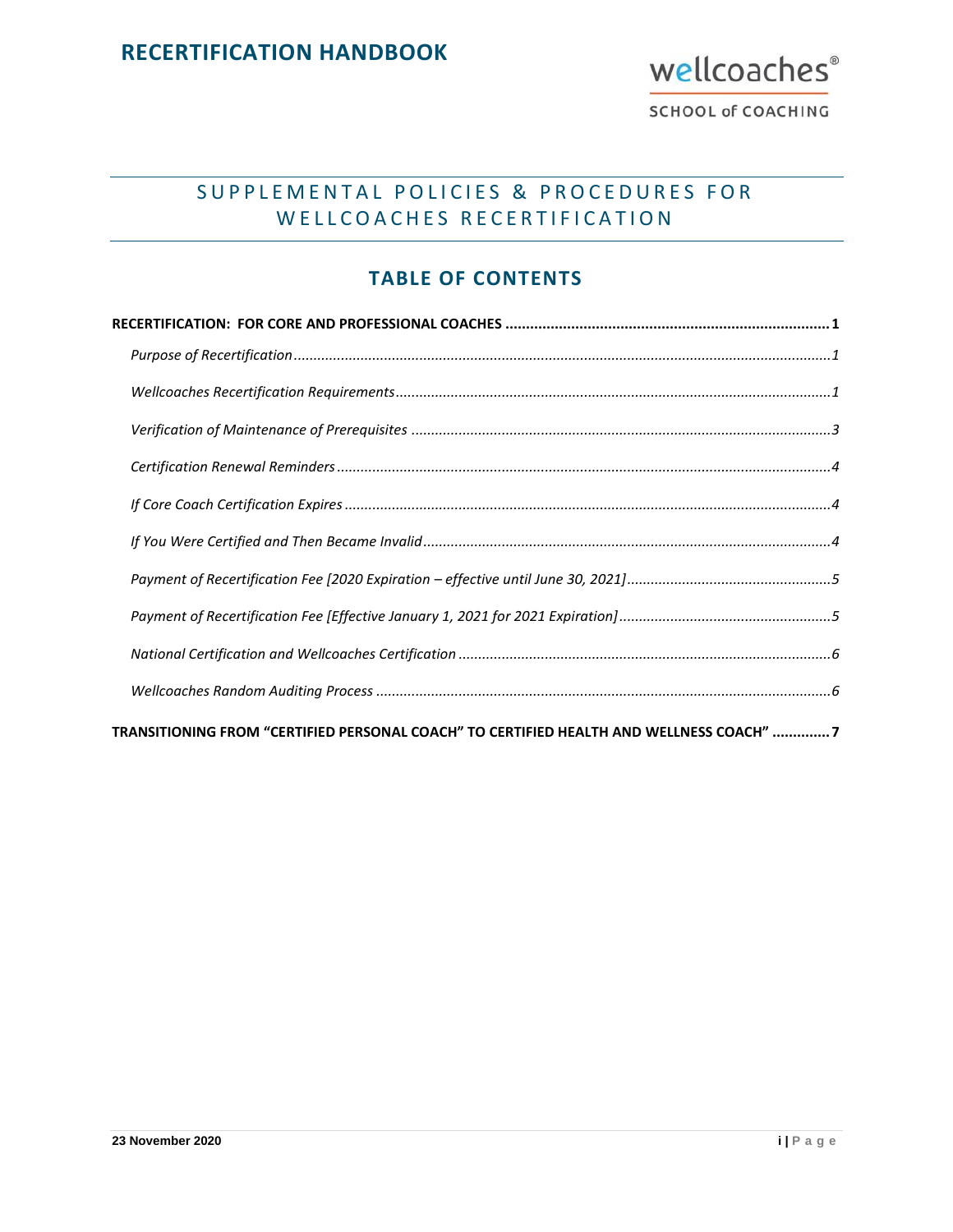

**SCHOOL of COACHING** 

## <span id="page-1-0"></span>RECERTIFICATION: FOR CORE AND PROFESSIONAL COACHES

#### <span id="page-1-1"></span>**Purpose of Recertification**

he purpose of periodic recertification is to ensure and maintain a high standard of competency for Wellcoaches certified coaches beyond the initial three-year period following successful passing of Wellcoaches certification exams. T

#### <span id="page-1-2"></span>**Wellcoaches Recertification Requirements**

ecertification is due every 3 years from the end of the month in which certification was initially granted. *Your certification status can be viewed at your Wellcoaches Customer Hub account at the Recertification tab.* If a review reveals any discrepancies, please contact your [Coach](https://www.wellcoachesschool.com/contact)  R<sub>gran</sub><br>[Concierge](https://www.wellcoachesschool.com/contact).

#### **TWO STEPS TO RECERTIFY**

- 1. **Pay the required Recertification fee for your Wellcoaches designation [Certified OR Certified Professional].**
- **2. Submit a completed Recertification Application containing the Certification and Branding agreement which confirms that the required:**
	- 30 hours of continuing coaching education (UP TO 8 hours of Lifestyle Medicine continuing education and AT LEAST 22 hours of Coaching continuing education); and
	- 45 coaching hours (no log required); and
	- Supporting documentation, confirming these requirements, will be provided if audited; and
	- Verification of maintenance of prerequisites have been submitted (including a current license when applicable).

#### *TO BE NOTED:*

- *Additional instructions will be available at your Customer Hub account at the Recertification tab.*
- ALL requirements for recertification must have been completed when the application is submitted.
- If you have enrolled in the Wellcoaches Module 1 Core Training Program to acquire continuing education credits for recertification, that program must be completed before the Certification Expiration date.
- If the expiration date has passed before completing the program the Late Fee will need to be paid.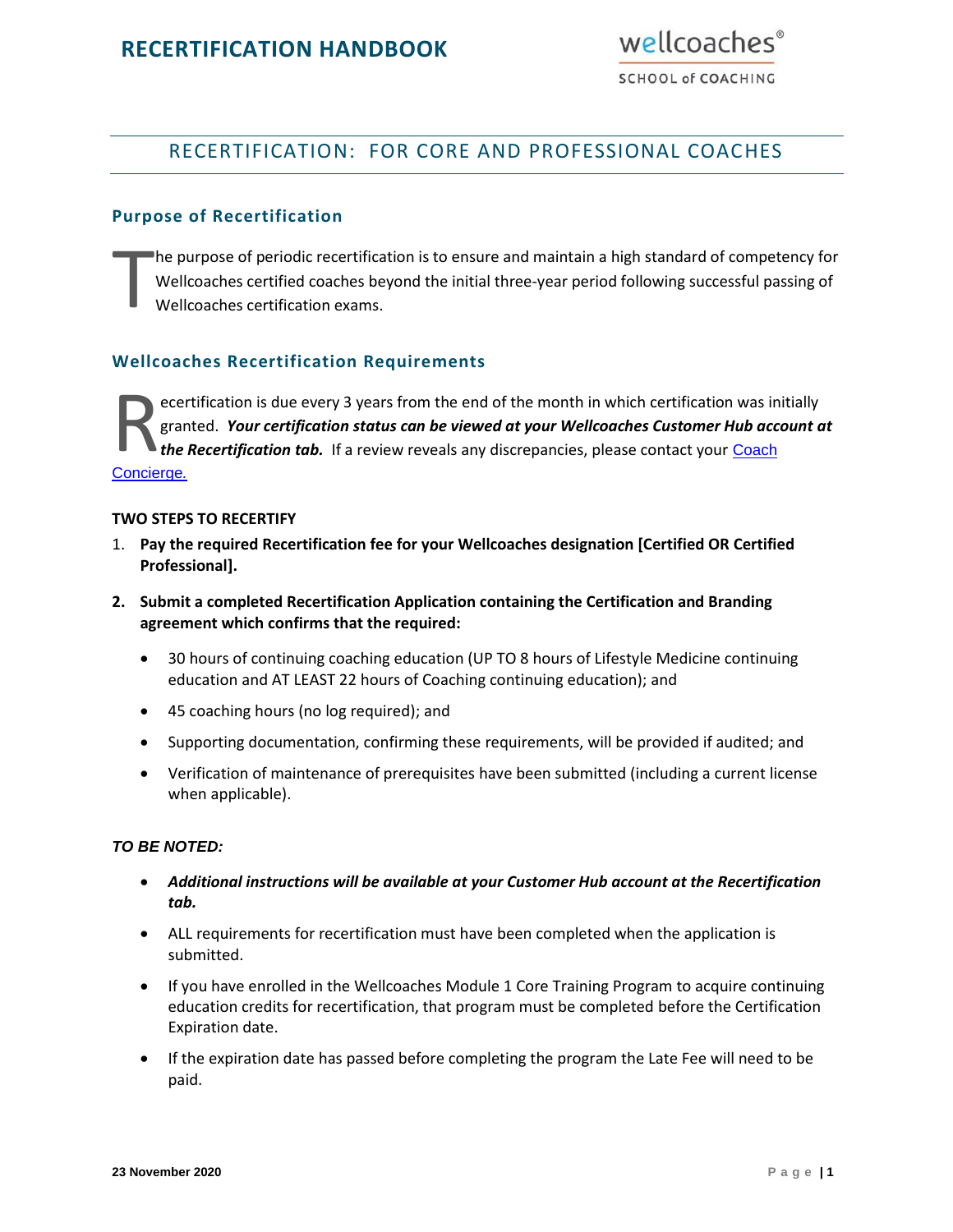

### **Earning Coach Continuing Education Credits**

To maintain your Certification, you must earn 30 hours of continuing education every 3 years. No more than 8 of the 30 hours should be of Lifestyle Medicine related topics such as biometrics, brain health, sleep, nutrition, etc. In order to be considered for continuing coaching education credits, all courses taken outside of Wellcoaches must have a clear focus on the skills necessary for building a coaching client relationship and/or coaching psychology and provided by an expert in the topic.

#### *Coach Continuing Education Through Wellcoaches*

All coach continuing education credits can be acquired through the Wellcoaches Membership. Member classes are available through your student learning portal. When participating in monthly Member Classes, Certified Wellcoaches may apply up to 4 Continuing Education classes, within a calendar month, toward Wellcoaches recertification.

Among other Wellcoaches offerings, Wellcoaches Certified Coaches may also earn the continuing coaching education hours needed for recertification by re-enrolling in a current Module 1 Core Coach training program. **Contact your [Coach Concierge](http://wellcoachesschool.com/contact-us/) for payment/registration information.** 

### *Coaching Continuing Education Outside of Wellcoaches*

To be considered for continuing coaching education credits, whether live or recorded, at least 22 HOURS must have a clear focus on the skills necessary for building a *coaching* client relationship and/or coaching psychology and be provided by an expert in the topic.

### **Examples of approved topics for Coaching Psychology:**

- Self-Compassion
- Empathy
- Appreciative Inquiry
- Motivational Interviewing
- Transtheoretical Model of Change
- Nonviolent Communication
- Goal Setting Theory
- Mindfulness
- Self-efficacy
- Positive Psychology
- Neuroscience of behavior change or coaching

*Up to* 8 additional hours may be related to Lifestyle Medicine. **Examples of approved topics for Lifestyle Medicine:**

- Nutrition
- Physical activity
- Brain health
- Sleep health
- Mindful eating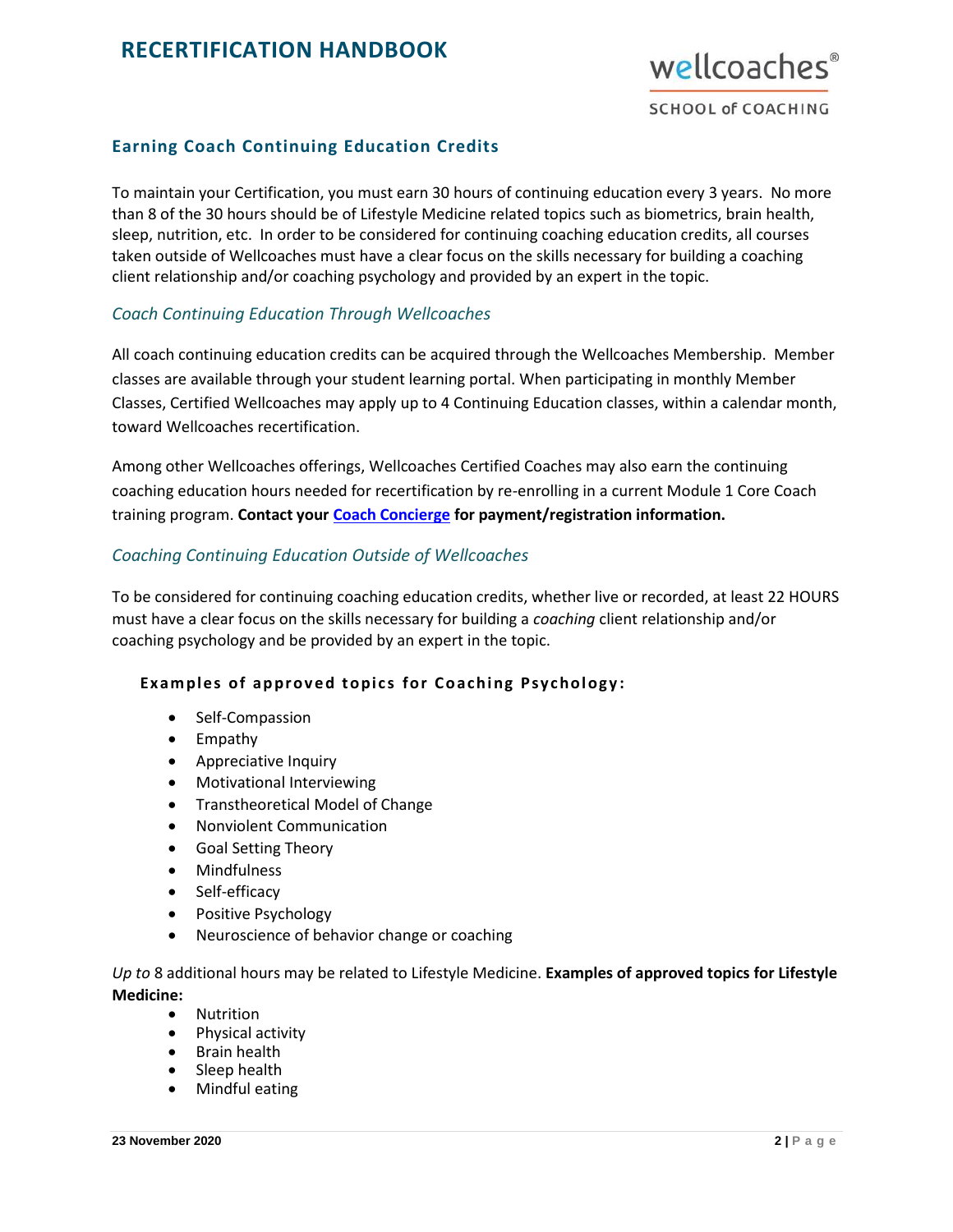

For either content area, reading, writing and teaching do not qualify for continuing education. We will accept asynchronous (non-live) courses with proof of an exam and passing score.

Although pre-approval of external courses is not required prior to submitting your recertification application, **if your application is audited**, you will need to submit the following for each educational activity you wish to have qualify for coach continuing education:

- o Program outline, including curriculum covered and learning objectives;
- o Number of hours of continuing education received on the topic; and
- $\circ$  Certificate of completion or verification of attendance in the educational activity.

To support your application, it is your responsibility to retain this documentation, in the event you are audited. [Auditing Process details are available here.](#page-6-1)

### <span id="page-3-0"></span>**Verification of Maintenance of Prerequisites**

Wellcoaches certified coaches will have provided evidence of their prerequisite for initial certification. For recertification, certified coaches need to verify that those prerequisites have been maintained, or additional prerequisites have been completed.

Have recent educational upgrades/changes now made you eligible for the Certified Health and Wellness Coach designation? If so, submit your updated prerequisite(s) via the Proof of Prerequisites page at your Customer Hub Student account, under:

**TAB**: Certification; **Sub-Page:** Proof of Prerequisites; OR **TAB**: Module 3: Skills Assessment and Certification; **Sub-Page**: Module 3: Prerequisites; OR via email to your Coach Concierge.

and **[click here](https://my982.infusionsoft.com/app/form/request-to-update-certification-eligibility-status)** to request an update to your eligibility status.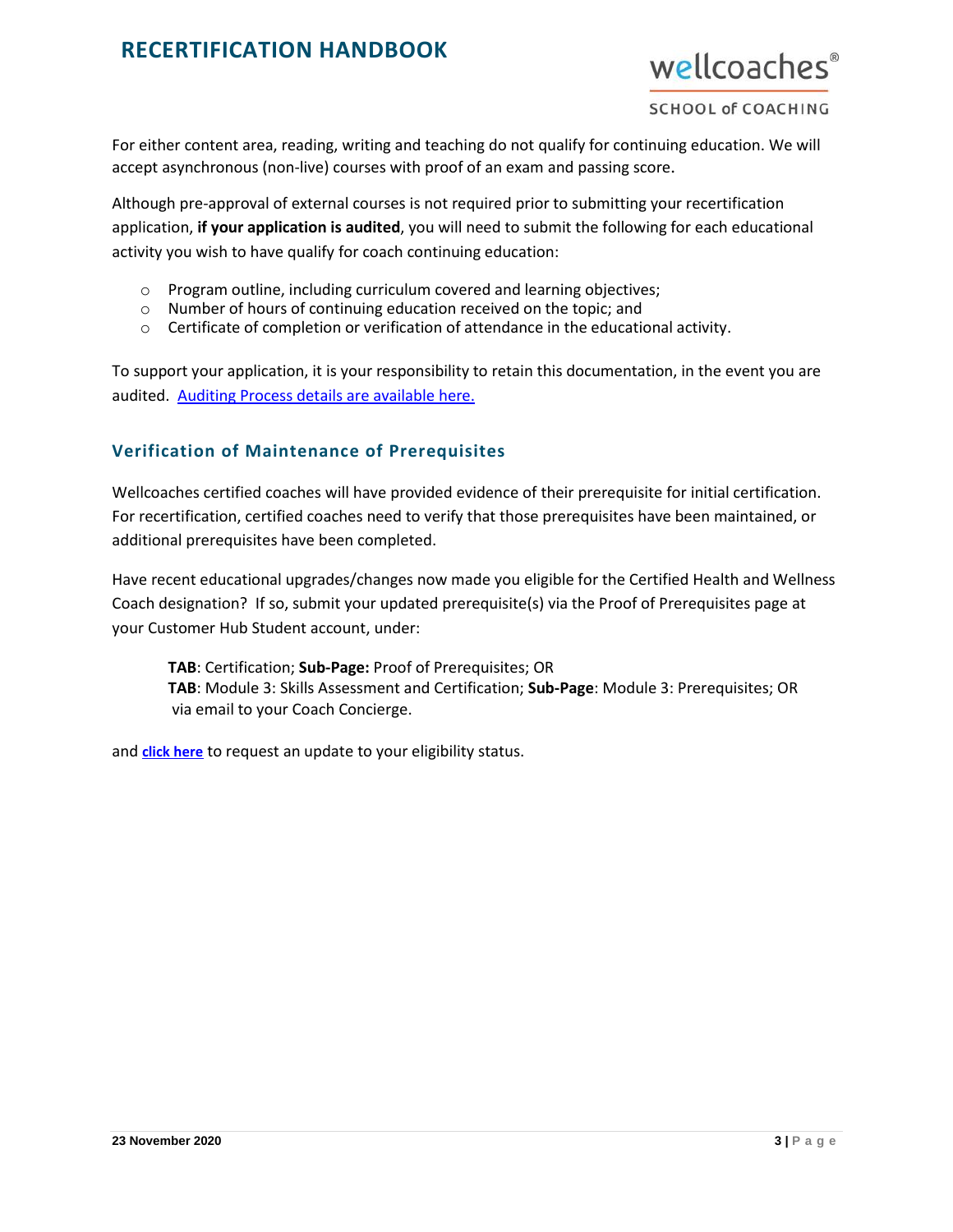

### <span id="page-4-0"></span>**Certification Renewal Reminders**

ellcoaches will undertake best efforts to notify all credentialed professionals, via email, approximately 60 days prior to the individual's recertification date.

**IMPORTANT**: A current email address is required to ensure delivery of recertification reminders. Should you, at any time, *Opt-out* of receiving email from Wellcoaches a renewal notice **cannot be delivered**. W

Full details are available at your Customer Hub account and it remains the responsibility of the coach to be aware of his/her certification deadline and to complete the required steps to maintain certification.

Email update instructions are available at Customer Hub at the *Update Your Contact Information sub*page located under the **My Account** tab.

### <span id="page-4-1"></span>**If Core Coach Certification Expires**

If you do not recertify by the expiration date recorded on the *Current Certification Status* sub-page, your certification status is changed to "*Inactive*" for a grace period of six months. To recertify during the sixmonth grace period, you must:

- 1. pay the applicable Late Renewal Fee; and
- 2. submit the Late Recert Application web form

Links to the Late Fee order forms and Late applications will be made available at your Customer Hub account under the Recertification tab when/if your Certification Status is changed to INACTIVE.

### <span id="page-4-2"></span>**If You Were Certified and Then Became Invalid**

#### **For students enrolled in classes prior to July 2018**

*[SEE THE INVALID CERTIFICATIONS PAGE AT YOUR CUSTOMER HUB STUDENT ACCOUNT]*

If you do not recertify during the grace period, your certification status is changed to INVALID. To reinstate your Wellcoaches Certification after this status change, you must complete BOTH Module 2 and Module 3 and repeat all components of Certification, including the exam process.

#### **For students enrolled from July 2018 and beyond**

If you do not recertify during the grace period, your certification status is changed to INVALID. To reinstate your Wellcoaches Certification after this status change, you must complete Module 3 and repeat all components of Certification, including the exam process.

### **If Professional Coach Certification Expires**

If Certification has not been renewed by the recorded expiration date, the Certification status will be changed to "Inactive" for a period of six months. During this time frame the coach may revert to an "Active" status by paying the applicable Late Renewal Fee and submitting a Late Filing Application.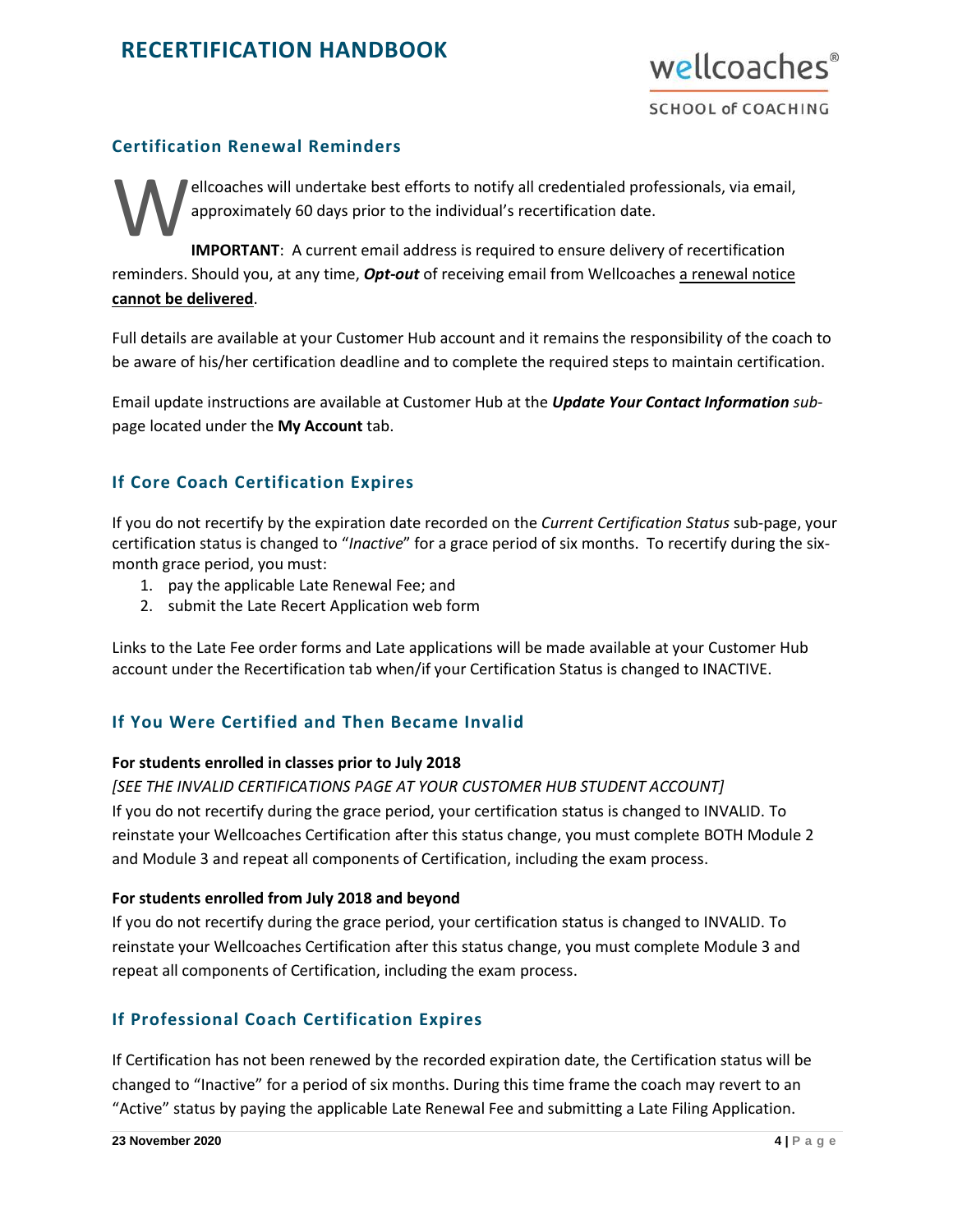

If the renewal fee plus late fee AND the application have not been received and processed by the sixmonth deadline, the Certification status will be changed to "**Invalid**". At that point the coach will be required to re-enroll in an upcoming Professional Coach Training program, pay the current Certification Fee and repeat the exam process by submitting a coaching session audio for review.

#### **THERE ARE NO EXCEPTIONS TO THIS POLICY**

### <span id="page-5-0"></span>**Payment of Recertification Fee [2020 Expiration – effective until June 30, 2021]**

- 1. Login to CustomerHub at <https://wellcoaches.customerhub.net/> and open the *Recertification Fees* sub-page under the **Recertification tab**
- 2. Follow the instructions for paying your fee
- 3. Successful payment activates access to the application sub-page
- 4. Submit your application to receive an updated certification document and have your Certification Status sub-page updated.

Contact your [Coach Concierge](http://wellcoachesschool.com/contact-us/) to process your recertification **prior to the 60-day renewal reminder.** If you renew early, any education credits earned prior to your Expiration date will not be eligible for your next renewal period.

**NOTE**: Once a certification status has been changed to *INACTIVE* your account will present the LATE Rcertification Fees and payment will activate the LATE Recert Application sub-page.

### <span id="page-5-1"></span>**Payment of Recertification Fee [Effective January 1, 2021 for 2021 Expiration]**

- 1. Login to CustomerHub at <https://wellcoaches.customerhub.net/> and open the *Recertification Fees [Pre-Expiration]* sub-page under the **Recertification tab**
- 2. Follow the instructions for paying your fee
- 3. Successful payment auto-presents the Recertificatioin application
- 4. Submission of the application delivers a confirmation email and an updated Certification Document and also updates the data on your Current Certification Status sub-page.

Contact your [Coach Concierge](http://wellcoachesschool.com/contact-us/) to process your recertification **prior to the 60-day renewal reminder.** If you renew early, any education credits earned prior to your Expiration date will not be eligible for your next renewal period.

**NOTE**: Once a certification status has been changed to *INACTIVE* your account presents the *Recertification Fees [Post-Expiration]* sub-page and steps 2, 3 & 4 above can be taken.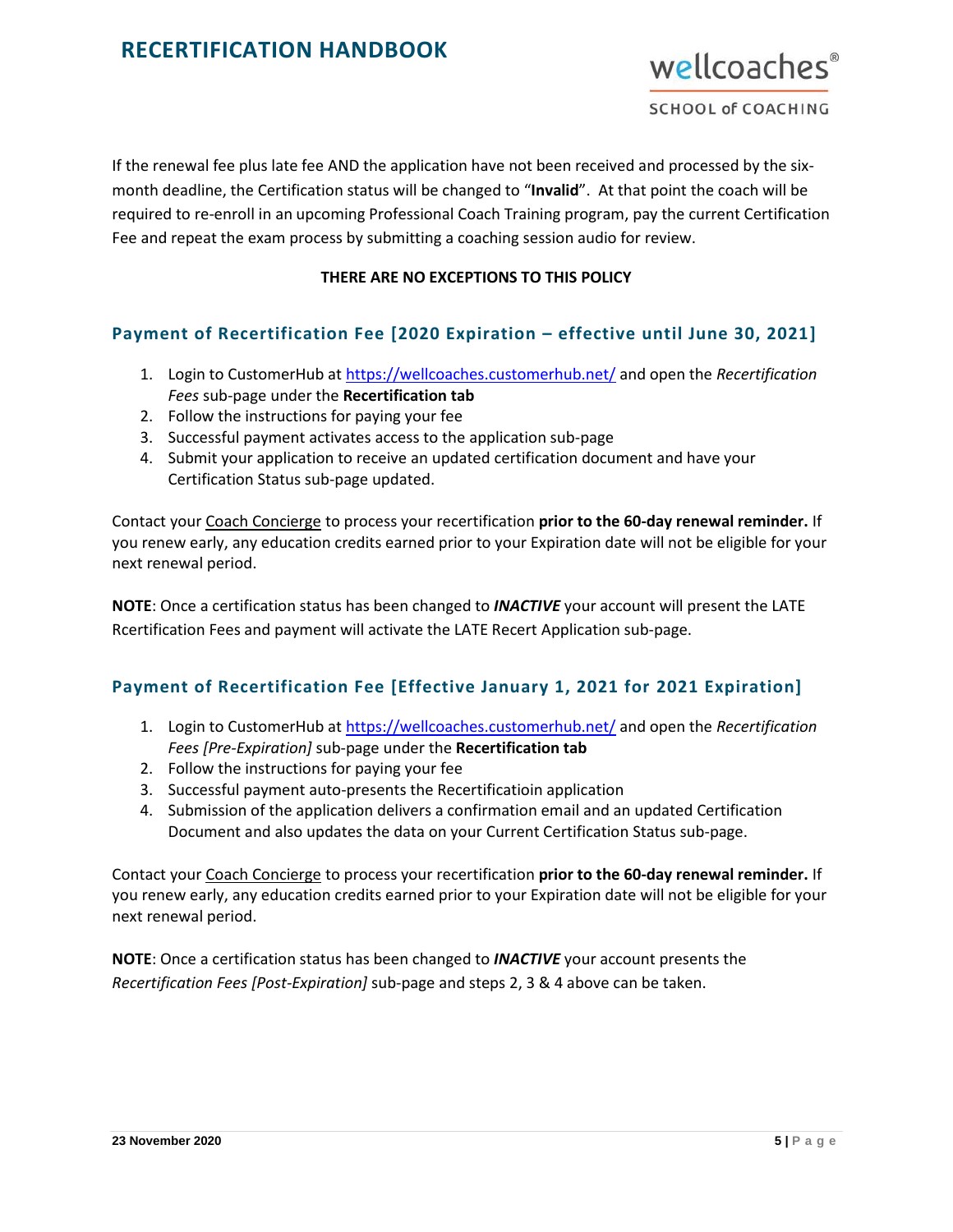

## <span id="page-6-0"></span>**National Certification and Wellcoaches Certification**

If you took the exam and earned the new credential of "National Board Certified – Health and Wellness Coach" through the National Board for Health and Wellness Coaching you may synchronize your Wellcoaches certification dates with your national certification start and end dates. For example, if you successfully passed the national exam in June 2019, your new certification expiration date with Wellcoaches will be the same as your NBC-HWC certification expiration of June 30, 2022.

Simply upload your national exam results at your Customer Hub page (under Recertification < National Board Certification). We will then adjust your certification period to be synchronized. To maintain your Wellcoaches certification, you also need to fulfill the continuing education and coaching hour requirements and submit your Wellcoaches renewal application.

And, if you maintain a continuous Wellcoaches Membership for that entire **new** certification period, your Wellcoaches recertification will be processed at no charge.

#### **Dual certification: Why maintain the Wellcoaches certification?**

If you've achieved the new national certification, you may be curious about the value in maintaining both the NBC-HWC designation and the Certified Wellcoach® designation. Here's why dual-certified Wellcoaches coaches are leaders and why the Wellcoaches credential will continue to be the most sought after by employers and medical organizations including our partners, the American College of Sports Medicine and the American College of Lifestyle Medicine:

- Stellar A+ performance of Wellcoaches coaches in the national board certification examination.
- Wellcoaches requires education in health-sciences, a higher certification standard than the national board certification.
- Evidence-base for Wellcoaches protocol, as published in our peer-reviewed Coaching Psychology Manual.
- Continuous innovation of coaching processes, theories and constructs by masterful faculty
- The Coach Membership program enables you to enjoy world class continuing education, professional development and tools including the web coaching platform.
- We make the dual certification easy! Certified Wellcoaches, who are also Members during their entire certification period, renew their Wellcoaches certification for free.

## <span id="page-6-1"></span>**Wellcoaches Random Auditing Process**

t the time of recertification, Certified Coaches are only required to submit the Wellcoaches Recertification Application and verification of maintenance of prerequisite(s). However, it is the responsibility of the Certified Coach to retain all documented proof of obtained continuing coaching education credits. A

Examples of documented proof would include certificate copies, letters of attendance with CCE verification, pre-approved course transcripts, client coaching hour logs, etc.